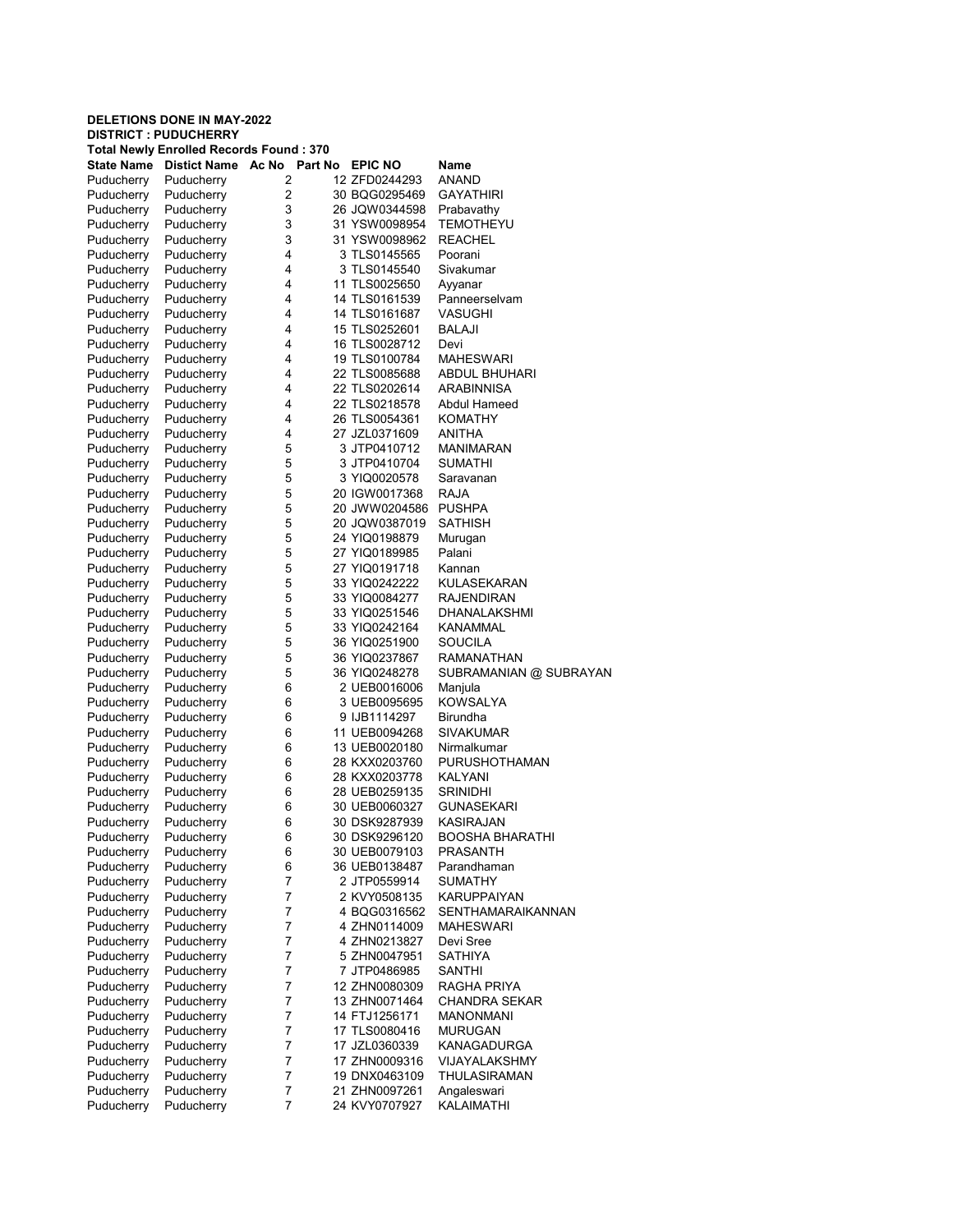| <b>Total Newly Enrolled Records Found: 370</b> |                    |                |  |                              |                             |  |  |
|------------------------------------------------|--------------------|----------------|--|------------------------------|-----------------------------|--|--|
| <b>State Name</b>                              | Distict Name Ac No | <b>Part No</b> |  | <b>EPIC NO</b>               | Name                        |  |  |
| Puducherry                                     | Puducherry         | 7              |  | 25 IKU0348235                | <b>DEVAKI</b>               |  |  |
| Puducherry                                     | Puducherry         | 7              |  | 25 IKU0348250                | MAdhu                       |  |  |
| Puducherry                                     | Puducherry         | 7              |  | 27 KVY0709964                | <b>MAGUENDRANE</b>          |  |  |
| Puducherry                                     | Puducherry         | 7              |  | 28 ZHN0206763                | PAVITHRA                    |  |  |
| Puducherry                                     | Puducherry         | 8              |  | 1 NOG0101014                 | SIVAGAMY                    |  |  |
| Puducherry                                     | Puducherry         | 8              |  | 3 NOG0060129                 | THENKUZHALI                 |  |  |
| Puducherry                                     | Puducherry         | 8              |  | 12 KVY0626861                | <b>IGBAL SHERIF</b>         |  |  |
| Puducherry                                     | Puducherry         | 8              |  | 17 JTP0526541                | <b>BALAJI</b>               |  |  |
| Puducherry                                     | Puducherry         | 8              |  | 17 GKY0523522                | <b>SUGANTHI</b>             |  |  |
| Puducherry                                     | Puducherry         | 8              |  | 18 NOG0021253                | <b>INDUMATHI</b>            |  |  |
| Puducherry                                     | Puducherry         | 8              |  | 21 NOG0024448                | <b>VASANTHRA DEVI</b>       |  |  |
| Puducherry                                     | Puducherry         | 8              |  | 24 JTP0521518                | RAJASEKARAN                 |  |  |
| Puducherry                                     | Puducherry         | 8              |  | 24 NOG0208942                | RAMESH                      |  |  |
| Puducherry                                     | Puducherry         | 8              |  | 29 NOG0102848                | <b>HARISH</b>               |  |  |
|                                                |                    | 8              |  | 31 NOG0134478                | SUDHA                       |  |  |
| Puducherry                                     | Puducherry         |                |  |                              |                             |  |  |
| Puducherry                                     | Puducherry         | 9              |  | 1 UIJ0081133                 | VIJAY                       |  |  |
| Puducherry                                     | Puducherry         | 9              |  | 2 UIJ0072769                 | <b>BANUPRIYA</b>            |  |  |
| Puducherry                                     | Puducherry         | 9              |  | 3 UIJ0067793                 | KALAIARASI                  |  |  |
| Puducherry                                     | Puducherry         | 9              |  | 7 UIJ0001289                 | <b>PRIYADHARSINI</b>        |  |  |
| Puducherry                                     | Puducherry         | 9              |  | 11 KVY0397950                | Sivaraman                   |  |  |
| Puducherry                                     | Puducherry         | 9              |  | 12 UIJ0163766                | Padmavathi                  |  |  |
| Puducherry                                     | Puducherry         | 9              |  | 12 GKY0361899                | <b>VINOBA</b>               |  |  |
| Puducherry                                     | Puducherry         | 9              |  | 12 UIJ0082628                | <b>VIGNESH</b>              |  |  |
| Puducherry                                     | Puducherry         | 9              |  | 12 GKY0361881                | VELANKANNI                  |  |  |
| Puducherry                                     | Puducherry         | 9              |  | 14 UIJ0159707                | JAYALAKSHMI                 |  |  |
| Puducherry                                     | Puducherry         | 9              |  | 16 KVY0711713                | <b>DHATCHYAYENI</b>         |  |  |
| Puducherry                                     | Puducherry         | 9              |  | 16 HKD0300541                | SIVANANDAM                  |  |  |
| Puducherry                                     | Puducherry         | 9              |  | 24 JLV1597244                | ANANDARAJ                   |  |  |
| Puducherry                                     | Puducherry         | 9              |  | 24 TMC0037689                | <b>KUMARI</b>               |  |  |
| Puducherry                                     | Puducherry         | 9              |  | 24 UIJ0034744                | AMBIKA                      |  |  |
| Puducherry                                     | Puducherry         | 9              |  | 24 UIJ0034504                | KOLANJI                     |  |  |
| Puducherry                                     | Puducherry         | 9              |  | 25 UIJ0133728                | SUBASH ROY                  |  |  |
| Puducherry                                     | Puducherry         | 10             |  | 3 RNV0000323                 | SANTHANALAKSHMI             |  |  |
| Puducherry                                     | Puducherry         | 10             |  | 4 KVY0530097                 | JAYANTHI                    |  |  |
| Puducherry                                     | Puducherry         | 10             |  | 4 JZL0363622                 | SARASWATHY                  |  |  |
| Puducherry                                     | Puducherry         | 10             |  | 6 RNV0072595                 | <b>PAUL STIVANE</b>         |  |  |
| Puducherry                                     | Puducherry         | 10             |  | 7 RNV0213835                 | Saravanamurthi              |  |  |
| Puducherry                                     | Puducherry         | 10             |  | 7 RNV0213405                 | Mangalakshmi                |  |  |
|                                                |                    | 10             |  | 7 RNV0214700                 | Bhuvaneshwaran @ Velmurugan |  |  |
| Puducherry                                     | Puducherry         | 10             |  | 7 RNV0214718                 | Ramesh @ Elumalai           |  |  |
| Puducherry                                     | Puducherry         |                |  |                              | Shankar @ Umapathy          |  |  |
| Puducherry                                     | Puducherry         | 10             |  | 7 KVY0445072<br>7 RNV0214692 |                             |  |  |
| Puducherry                                     | Puducherry         | 10             |  |                              | Prema @ Jayalakshmi         |  |  |
| Puducherry                                     | Puducherry         | 10             |  | 8 IVT0046045                 | <b>KIRUPAKARAN</b>          |  |  |
| Puducherry                                     | Puducherry         | 10             |  | 13 RNV0005736                | SUMITHRA                    |  |  |
| Puducherry                                     | Puducherry         | 10             |  | 21 RNV0087122                | BHANUMATHI                  |  |  |
| Puducherry                                     | Puducherry         | 10             |  | 23 GKY0510461                | <b>JEYAKUMARI</b>           |  |  |
| Puducherry                                     | Puducherry         | 10             |  | 23 RNV0222828                | VIGNESHWARAN                |  |  |
| Puducherry                                     | Puducherry         | 10             |  | 23 RNV0219469                | LOGESHWARAN                 |  |  |
| Puducherry                                     | Puducherry         | 10             |  | 23 ATT0024315                | <b>GIDDI MAHESWARI</b>      |  |  |
| Puducherry                                     | Puducherry         | 10             |  | 24 RNV0066662                | YOJANA                      |  |  |
| Puducherry                                     | Puducherry         | 10             |  | 26 HKD0313577                | SATHIANARAYANAN             |  |  |
| Puducherry                                     | Puducherry         | 10             |  | 26 RNV0025197                | RATHAI @SUBALATHA           |  |  |
| Puducherry                                     | Puducherry         | 10             |  | 27 IVT0017152                | <b>MANOPRIYA</b>            |  |  |
| Puducherry                                     | Puducherry         | 10             |  | 29 RNV0103788                | PRAVEEN BENJAMINE           |  |  |
| Puducherry                                     | Puducherry         | 10             |  | 29 GKY0445312                | Suresh Loorthuseviyar       |  |  |
| Puducherry                                     | Puducherry         | 11             |  | 11 GKS1481860                | ramesh                      |  |  |
| Puducherry                                     | Puducherry         | 11             |  | 12 IPD0081216                | ANANDHRAJ                   |  |  |
| Puducherry                                     | Puducherry         | 11             |  | 12 IPD0012732                | <b>SRINIVASAN</b>           |  |  |
| Puducherry                                     | Puducherry         | 11             |  | 16 GKY0443325                | Usha                        |  |  |
| Puducherry                                     | Puducherry         | 11             |  | 17 IPD0092270                | CHANDIRAN                   |  |  |
| Puducherry                                     | Puducherry         | 11             |  | 17 GKY0620708                | NEELAVENI                   |  |  |
| Puducherry                                     | Puducherry         | 11             |  | 17 IPD0092288                | PRIYADHARSHINI              |  |  |
| Puducherry                                     | Puducherry         | 11             |  | 17 GKY0620716                | <b>RAVISANKAR</b>           |  |  |
|                                                |                    |                |  |                              |                             |  |  |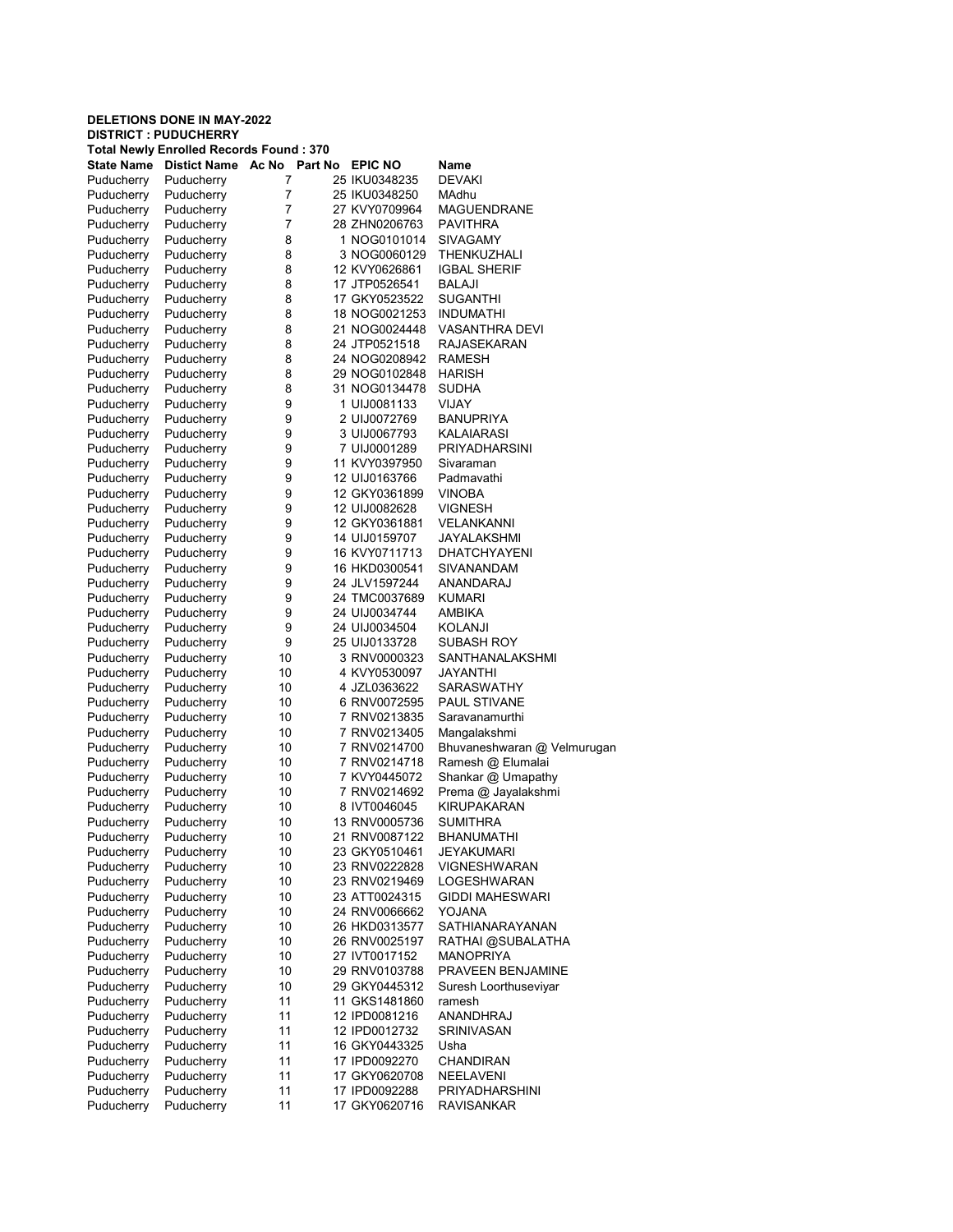| Total Newly Enrolled Records Found : 370 |                          |          |  |                                |                                   |  |  |
|------------------------------------------|--------------------------|----------|--|--------------------------------|-----------------------------------|--|--|
| <b>State Name</b>                        | Distict Name Ac No.      | Part No  |  | <b>EPIC NO</b>                 | Name                              |  |  |
| Puducherry                               | Puducherry               | 11       |  | 19 GKY0578625                  | Arumugam                          |  |  |
| Puducherry                               | Puducherry               | 11       |  | 19 KVY0441915                  | <b>RAJAN</b>                      |  |  |
| Puducherry                               | Puducherry               | 11       |  | 22 JTP0488973                  | SASIKALA                          |  |  |
| Puducherry                               | Puducherry               | 11       |  | 29 IPD0099499                  | Bakthavachalam                    |  |  |
| Puducherry                               | Puducherry               | 11       |  | 29 KVY0394866                  | RAJAKUMARI                        |  |  |
| Puducherry                               | Puducherry               | 12       |  | 23 ATT0172627                  | DANIEL JAYACHANDRAN BENJMIN       |  |  |
| Puducherry                               | Puducherry               | 12       |  | 24 ATT0034702                  | <b>GANESHKUMAR</b>                |  |  |
| Puducherry                               | Puducherry               | 13       |  | 3 IVT0050856                   | <b>KARTHIK</b>                    |  |  |
| Puducherry                               | Puducherry               | 13       |  | 5 HKD0254680                   | Dhanasekaran                      |  |  |
| Puducherry                               | Puducherry               | 13       |  | 8 IVT0015503                   | <b>MARTIN</b>                     |  |  |
| Puducherry                               | Puducherry               | 13       |  | 10 IVT0026591                  | <b>RENUKA</b>                     |  |  |
| Puducherry                               | Puducherry               | 13       |  | 10 IVT0131698                  | Sivagami                          |  |  |
| Puducherry                               | Puducherry               | 13       |  | 10 HKD0256149                  | Ramamoorthy                       |  |  |
| Puducherry                               | Puducherry               | 13       |  | 13 IVT0053108                  | <b>BEEBIJAN</b>                   |  |  |
| Puducherry                               | Puducherry               | 13       |  | 14 IVT0027649                  | <b>GOMATHI</b>                    |  |  |
| Puducherry                               | Puducherry               | 13       |  | 18 IVT0178202                  | Manoharan                         |  |  |
| Puducherry                               | Puducherry               | 13       |  | 18 IVT0064170                  | KALAIARASI                        |  |  |
| Puducherry                               | Puducherry               | 13       |  | 20 UEB0058594                  | <b>REVATHIE APPERT</b>            |  |  |
| Puducherry                               | Puducherry               | 13       |  | 21 YQY1122647                  | <b>DHANALAKSHMI</b>               |  |  |
| Puducherry                               | Puducherry               | 13       |  | 21 HKD0388918                  | RAMESH                            |  |  |
| Puducherry                               | Puducherry               | 13       |  | 21 IVT0009670                  | SATHISH                           |  |  |
| Puducherry                               | Puducherry               | 13       |  | 21 YIQ0075689                  | SULOCHANA                         |  |  |
| Puducherry                               | Puducherry               | 13       |  | 22 IVT0124545                  | Nedunchezhian                     |  |  |
| Puducherry                               | Puducherry               | 13       |  | 24 IVT0056978                  | <b>SUGAPRIYA</b>                  |  |  |
| Puducherry                               | Puducherry               | 13       |  | 25 IVT0110130                  | JOAN HOARE                        |  |  |
| Puducherry                               | Puducherry               | 13       |  | 26 IVT0047498                  | VIJI NOYAL                        |  |  |
| Puducherry                               | Puducherry               | 14       |  | 7 IUM0129932                   | Lakshmi                           |  |  |
| Puducherry                               | Puducherry               | 14       |  | 7 IUM0129916                   | Muralitharan                      |  |  |
| Puducherry                               | Puducherry               | 14       |  | 10 IPD0162727                  | Sivakolundhu                      |  |  |
| Puducherry                               | Puducherry               | 14       |  | 10 IUM0182030                  | <b>BATMAVADY</b>                  |  |  |
| Puducherry                               | Puducherry               | 14       |  | 10 MYP1198647                  | RAJA                              |  |  |
| Puducherry                               | Puducherry               | 14       |  | 10 MYP2485373                  | <b>MEENARANI</b>                  |  |  |
| Puducherry                               | Puducherry               | 14       |  | 13 HJN0211458                  | PARAMESWARI                       |  |  |
| Puducherry                               | Puducherry               | 14       |  | 13 GKY0551945                  | <b>SURESH</b>                     |  |  |
| Puducherry                               | Puducherry               | 14       |  | 14 HJN0212308                  | SEGAYAMARIE                       |  |  |
| Puducherry                               | Puducherry               | 14       |  | 16 HJN0149872                  | Lakshmi                           |  |  |
| Puducherry                               | Puducherry               | 14       |  | 17 JMF0080051                  | ROGER ALEN                        |  |  |
| Puducherry                               | Puducherry               | 14       |  | 19 IUM0099564                  | Periannan                         |  |  |
| Puducherry                               | Puducherry               | 14       |  | 19 IUM0098004                  | Anbu                              |  |  |
| Puducherry                               | Puducherry               | 14       |  | 19 IUM0177121                  | KAILASH                           |  |  |
| Puducherry                               | Puducherry               | 14       |  | 19 HKD0359398                  | MANI @ KRISHNAN                   |  |  |
| Puducherry                               | Puducherry               | 14<br>14 |  | 19 IUM0100206                  | <b>VINAYAGAMOURTHY</b><br>Chithra |  |  |
| Puducherry                               | Puducherry<br>Puducherry | 14       |  | 19 IUM0097246                  | Govindan                          |  |  |
| Puducherry                               | Puducherry               | 14       |  | 19 IUM0098418<br>19 HKD0394734 | MAGESWARI                         |  |  |
| Puducherry<br>Puducherry                 | Puducherry               | 14       |  | 19 IUM0100875                  | Panchalai                         |  |  |
| Puducherry                               | Puducherry               | 14       |  | 19 HKD0329623                  | CHANDRA@MUTHUKUMARAN              |  |  |
| Puducherry                               | Puducherry               | 14       |  | 19 IUM0101337                  | Murugan                           |  |  |
| Puducherry                               | Puducherry               | 15       |  | 1 IGW0059030                   | <b>SUHASHINI</b>                  |  |  |
| Puducherry                               | Puducherry               | 15       |  | 2 JMF0099630                   | VIAKULAMARY                       |  |  |
| Puducherry                               | Puducherry               | 15       |  | 2 JMF0077396                   | VARADHARAJ                        |  |  |
| Puducherry                               | Puducherry               | 15       |  | 7 IVT0022392                   | <b>PRIYADARSHINI</b>              |  |  |
| Puducherry                               | Puducherry               | 15       |  | 12 IGW0132696                  | <b>ALEXIS</b>                     |  |  |
| Puducherry                               | Puducherry               | 15       |  | 23 JWW0182873                  | VASANTHA                          |  |  |
| Puducherry                               | Puducherry               | 16       |  | 3 GKY0508945                   | JOSEPHINE NIRMALA                 |  |  |
| Puducherry                               | Puducherry               | 16       |  | 3 GKY0677831                   | <b>MURUGESAN</b>                  |  |  |
| Puducherry                               | Puducherry               | 16       |  | 5 TMC0059675                   | <b>RENUGADEVI</b>                 |  |  |
| Puducherry                               | Puducherry               | 16       |  | 16 CMS0268714                  | <b>RAJASEKARAN</b>                |  |  |
| Puducherry                               | Puducherry               | 16       |  | 18 LXL0247742                  | <b>KANNAN</b>                     |  |  |
| Puducherry                               | Puducherry               | 16       |  | 18 TRO0278820                  | <b>GEETHA</b>                     |  |  |
| Puducherry                               | Puducherry               | 17       |  | 1 SCO0094417                   | PRABAKARAN                        |  |  |
| Puducherry                               | Puducherry               | 17       |  | 3 SCO0026328                   | DOMNIC IRUDHAYARAJ                |  |  |
| Puducherry                               | Puducherry               | 17       |  | 3 SCO0024695                   | STELLAMARY                        |  |  |
|                                          |                          |          |  |                                |                                   |  |  |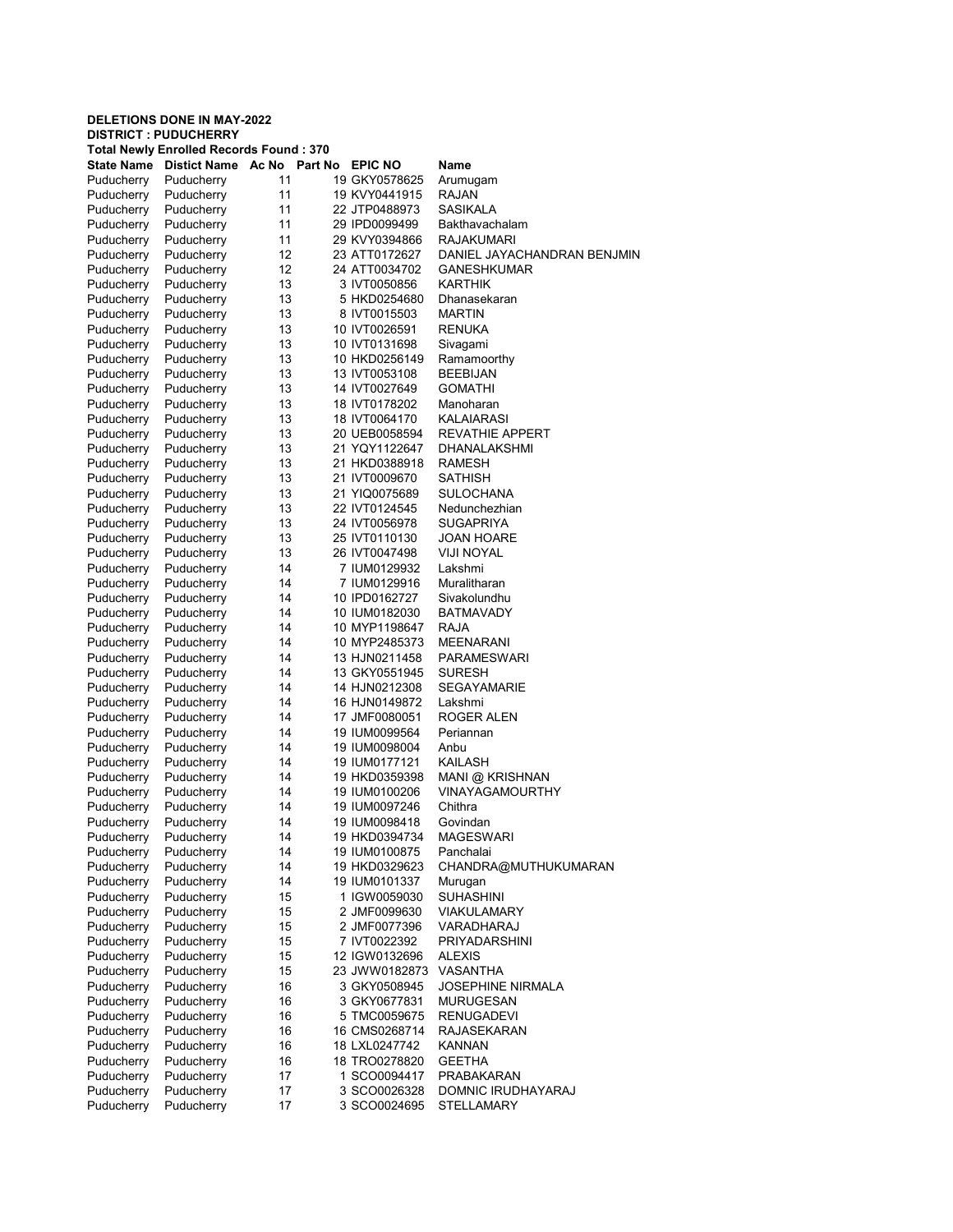| <b>Total Newly Enrolled Records Found: 370</b> |                     |       |         |                |                          |  |
|------------------------------------------------|---------------------|-------|---------|----------------|--------------------------|--|
| <b>State Name</b>                              | <b>Distict Name</b> | Ac No | Part No | <b>EPIC NO</b> | Name                     |  |
| Puducherry                                     | Puducherry          | 17    |         | 5 CMS0326918   | <b>REVATHY</b>           |  |
| Puducherry                                     | Puducherry          | 17    |         | 5 CMS0318584   | <b>BIJUMON</b>           |  |
| Puducherry                                     | Puducherry          | 17    |         | 6 CMS0275560   | MANI                     |  |
| Puducherry                                     | Puducherry          | 17    |         | 6 CMS0275578   | <b>SARASWATHY</b>        |  |
| Puducherry                                     | Puducherry          | 17    |         | 6 SCO0083279   | <b>NANDHAKUMAR</b>       |  |
| Puducherry                                     | Puducherry          | 17    |         | 6 FJM2790574   | THILAGAVATHY             |  |
| Puducherry                                     | Puducherry          | 17    |         | 6 ZHN0018879   | <b>MOHANRAJ</b>          |  |
| Puducherry                                     | Puducherry          | 17    |         | 6 SCO0121160   | SUBBARAYAN               |  |
| Puducherry                                     | Puducherry          | 17    |         | 6 SCO0121178   | <b>PADMINI</b>           |  |
| Puducherry                                     | Puducherry          | 17    |         | 6 SCO0199000   | <b>SRUTHI</b>            |  |
| Puducherry                                     | Puducherry          | 17    |         | 6 SCO0075655   | <b>CHARAN KUMAR</b>      |  |
| Puducherry                                     | Puducherry          | 17    |         | 7 SCO0123349   | <b>JAMUNARANI</b>        |  |
| Puducherry                                     | Puducherry          | 17    |         | 7 SCO0123323   | <b>SEKAR</b>             |  |
| Puducherry                                     | Puducherry          | 17    |         | 7 SCO0035998   | <b>BALAMURALI</b>        |  |
| Puducherry                                     | Puducherry          | 17    |         | 7 SCO0213348   | PURUSHOTHOMON            |  |
| Puducherry                                     | Puducherry          | 17    |         | 7 UEB0120766   | KEERTHANA                |  |
| Puducherry                                     | Puducherry          | 17    |         | 8 SCO0034496   | CHITHRA                  |  |
|                                                | Puducherry          | 17    |         | 9 KVY0545632   | <b>LAKSHMI</b>           |  |
| Puducherry                                     |                     |       |         | 11 CMS0356543  | <b>GANESH</b>            |  |
| Puducherry                                     | Puducherry          | 17    |         | 12 SCO0129932  |                          |  |
| Puducherry                                     | Puducherry          | 17    |         |                | Usha                     |  |
| Puducherry                                     | Puducherry          | 17    |         | 12 SCO0129924  | Parthasarathy            |  |
| Puducherry                                     | Puducherry          | 17    |         | 13 SCO0017947  | VELAYUTHAM               |  |
| Puducherry                                     | Puducherry          | 17    |         | 13 SCO0017848  | <b>SUBRAMANIYASIVA</b>   |  |
| Puducherry                                     | Puducherry          | 17    |         | 15 SCO0055327  | VIDHYA                   |  |
| Puducherry                                     | Puducherry          | 17    |         | 16 SCO0004754  | <b>SHANMUGAPRIYA</b>     |  |
| Puducherry                                     | Puducherry          | 17    |         | 18 IGW0009209  | Nathali                  |  |
| Puducherry                                     | Puducherry          | 17    |         | 18 SCO0200287  | AROKIA SILVIA            |  |
| Puducherry                                     | Puducherry          | 17    |         | 21 SCO0045823  | DHANALAKSHMI             |  |
| Puducherry                                     | Puducherry          | 17    |         | 22 LXL0281162  | <b>KUMAR</b>             |  |
| Puducherry                                     | Puducherry          | 17    |         | 27 SCO0055210  | <b>PREMELIZABETHRANI</b> |  |
| Puducherry                                     | Puducherry          | 17    |         | 28 SCO0182238  | Shanmugam                |  |
| Puducherry                                     | Puducherry          | 17    |         | 28 SCO0168880  | Vasanthi                 |  |
| Puducherry                                     | Puducherry          | 17    |         | 28 SCO0186734  | Radhakrishnan            |  |
| Puducherry                                     | Puducherry          | 17    |         | 28 CMS0332924  | <b>BUVANESWARI</b>       |  |
| Puducherry                                     | Puducherry          | 18    |         | 4 DNX0449066   | SATHIYA                  |  |
| Puducherry                                     | Puducherry          | 18    |         | 6 DNX0342386   | JAYALAKSHMI              |  |
| Puducherry                                     | Puducherry          | 18    |         | 6 IBI0068106   | MALATHI                  |  |
| Puducherry                                     | Puducherry          | 18    |         | 6 IBI0234930   | <b>THEERKATHARSHNI</b>   |  |
| Puducherry                                     | Puducherry          | 18    |         | 6 JTP0429019   | BALAJI                   |  |
| Puducherry                                     | Puducherry          | 18    |         | 6 DNX0344887   | <b>ARIDAS</b>            |  |
| Puducherry                                     | Puducherry          | 18    |         | 6 JTP0429027   | SUGANTHI                 |  |
| Puducherry                                     | Puducherry          | 18    |         | 11 IBI0050187  | Eljo Varghese Kadavy     |  |
| Puducherry                                     | Puducherry          | 18    |         | 18 IGW0030072  | <b>PATCHAIAMMAL</b>      |  |
| Puducherry                                     | Puducherry          | 18    |         | 20 SWZ0660985  | <b>SINDHU</b>            |  |
| Puducherry                                     | Puducherry          | 18    |         | 20 HQD1246818  | TAMILARASI               |  |
| Puducherry                                     | Puducherry          | 18    |         | 20 IBI0072751  | P T VIJAYRAGHAVAN        |  |
| Puducherry                                     | Puducherry          | 18    |         | 23 DNX0456178  | BAKKIALAKSHMI            |  |
| Puducherry                                     | Puducherry          | 18    |         | 26 IBI0166199  | MANAVAALAN               |  |
| Puducherry                                     | Puducherry          | 18    |         | 26 DNX0379040  | SABARISELVAM             |  |
| Puducherry                                     | Puducherry          | 18    |         | 26 ZQJ0021188  | <b>KARUNAGARAN</b>       |  |
| Puducherry                                     | Puducherry          | 18    |         | 26 DNX0430926  | JAYANTHI                 |  |
|                                                |                     | 18    |         | 26 IBI0017335  | JAYALAKSHMI              |  |
| Puducherry                                     | Puducherry          |       |         |                |                          |  |
| Puducherry                                     | Puducherry          | 18    |         | 26 SXG0187054  | <b>CHINDHU</b>           |  |
| Puducherry                                     | Puducherry          | 18    |         | 26 IBI0001974  | JAYABHARATHI             |  |
| Puducherry                                     | Puducherry          | 18    |         | 26 IBI0139816  | <b>HEMALATHA</b>         |  |
| Puducherry                                     | Puducherry          | 18    |         | 26 IBI0139998  | <b>RAJAGOPAL</b>         |  |
| Puducherry                                     | Puducherry          | 18    |         | 26 IBI0166181  | <b>SASIKALA</b>          |  |
| Puducherry                                     | Puducherry          | 18    |         | 26 IBI0001859  | <b>RAJESWARI</b>         |  |
| Puducherry                                     | Puducherry          | 18    |         | 29 IBI0152199  | PARUVAPARVATHA           |  |
| Puducherry                                     | Puducherry          | 18    |         | 33 IBI0033118  | MOGANA PRIYA             |  |
| Puducherry                                     | Puducherry          | 18    |         | 33 DNX0436501  | <b>BRINDA</b>            |  |
| Puducherry                                     | Puducherry          | 19    |         | 3 ZQJ0031716   | <b>EZHILARASI</b>        |  |
| Puducherry                                     | Puducherry          | 19    |         | 4 DNX0311936   | SAVITHA                  |  |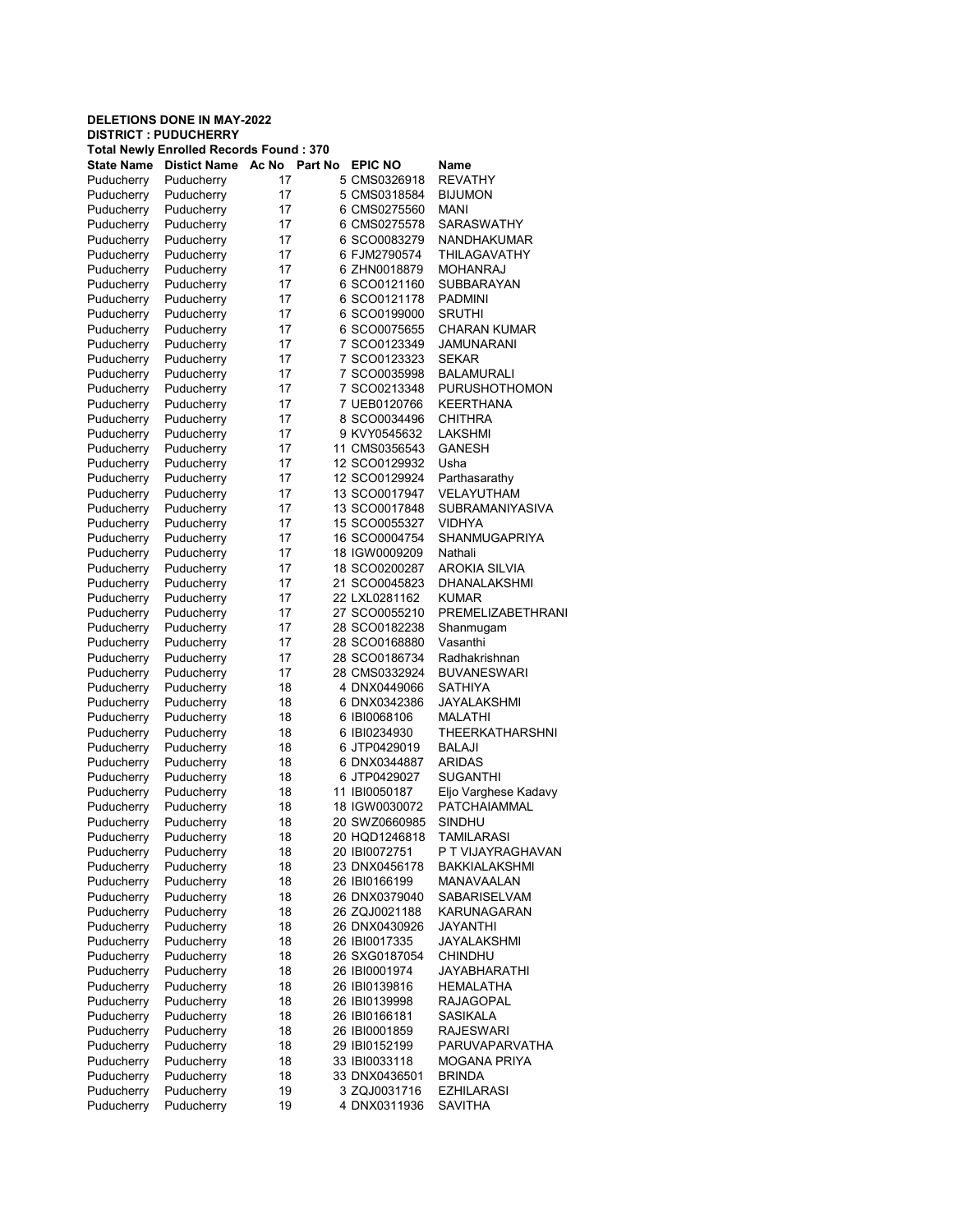| <b>Total Newly Enrolled Records Found: 370</b> |                     |          |         |                |                     |  |
|------------------------------------------------|---------------------|----------|---------|----------------|---------------------|--|
| <b>State Name</b>                              | <b>Distict Name</b> | Ac No    | Part No | <b>EPIC NO</b> | Name                |  |
| Puducherry                                     | Puducherry          | 19       |         | 5 CMS0318931   | <b>RAMESH</b>       |  |
| Puducherry                                     | Puducherry          | 19       |         | 9 ZQJ0184952   | <b>VASANTHI</b>     |  |
| Puducherry                                     | Puducherry          | 19       |         | 13 FBN0316562  | Rajalakshmi         |  |
| Puducherry                                     | Puducherry          | 19       |         | 19 FBN0361717  | <b>PRIYA</b>        |  |
| Puducherry                                     | Puducherry          | 19       |         | 22 FBN0243097  | Kalvikarasi         |  |
| Puducherry                                     | Puducherry          | 19       |         | 30 SQY0000646  | <b>SATHISH</b>      |  |
| Puducherry                                     | Puducherry          | 19       |         | 31 ZQJ0070052  | MUTHAMIZH           |  |
| Puducherry                                     | Puducherry          | 19       |         | 32 ZQJ0073197  | SUGANTHI            |  |
| Puducherry                                     | Puducherry          | 19       |         | 33 ZQJ0043315  | <b>SAKTHIVEL</b>    |  |
| Puducherry                                     | Puducherry          | 19       |         | 37 FBN0296152  | Praveen Kumar       |  |
| Puducherry                                     | Puducherry          | 19       |         | 38 ULP0643262  | <b>SATHYARAMA</b>   |  |
| Puducherry                                     | Puducherry          | 19       |         | 39 FBN0332296  | Geetha              |  |
| Puducherry                                     | Puducherry          | 20       |         | 8 AZZ1258656   | <b>SUGANYA</b>      |  |
| Puducherry                                     | Puducherry          | 20       |         | 13 FBN0356121  | Mangalambigai       |  |
| Puducherry                                     | Puducherry          | 20       |         | 13 SQY0140921  | <b>BALARAMANE</b>   |  |
| Puducherry                                     | Puducherry          | 20       |         | 14 SQY0224386  | <b>SRIPRIYA</b>     |  |
| Puducherry                                     | Puducherry          | 20       |         | 15 SQY0052068  | RAGAPRIYA           |  |
| Puducherry                                     | Puducherry          | 20       |         | 16 SQY0040931  | <b>SUGANYA</b>      |  |
|                                                |                     |          |         |                |                     |  |
| Puducherry                                     | Puducherry          | 20       |         | 16 SQY0035386  | SUGANNIYA           |  |
| Puducherry                                     | Puducherry          | 20       |         | 17 HKD0310656  | <b>PUSHPA</b>       |  |
| Puducherry                                     | Puducherry          | 20       |         | 20 SQY0043356  | <b>PRIYA</b>        |  |
| Puducherry                                     | Puducherry          | 20       |         | 24 KTY0182998  | <b>SELVARAJ</b>     |  |
| Puducherry                                     | Puducherry          | 20       |         | 24 GKY0443572  | <b>GAJALAKSHMI</b>  |  |
| Puducherry                                     | Puducherry          | 20       |         | 28 HKD0364539  | <b>MARTINA</b>      |  |
| Puducherry                                     | Puducherry          | 20       |         | 28 YSW0028084  | <b>SARANYA</b>      |  |
| Puducherry                                     | Puducherry          | 20       |         | 28 KTY0200816  | Jagankumar          |  |
| Puducherry                                     | Puducherry          | 21       |         | 1 KTY0229138   | VIJAYAKUMAR         |  |
| Puducherry                                     | Puducherry          | 21       |         | 1 KTY0229146   | <b>SUBASHINI</b>    |  |
| Puducherry                                     | Puducherry          | 21       |         | 4 YBP0245480   | SHANMUGAM           |  |
| Puducherry                                     | Puducherry          | 21       |         | 5 YBP0112300   | ANGAMMAL            |  |
| Puducherry                                     | Puducherry          | 21       |         | 9 KTY0226688   | Chinnapappa         |  |
| Puducherry                                     | Puducherry          | 21       |         | 9 YBP0165829   | Gunasekar           |  |
| Puducherry                                     | Puducherry          | 21       |         | 9 YBP0168674   | Pavadai             |  |
| Puducherry                                     | Puducherry          | 21       |         | 9 YBP0188110   | Krishnamoorthy      |  |
| Puducherry                                     | Puducherry          | 21       |         | 9 YBP0188748   | Ravi                |  |
| Puducherry                                     | Puducherry          | 21       |         | 9 KTY0236992   | Poongavanam         |  |
| Puducherry                                     | Puducherry          | 21       |         | 9 YBP0167726   | Ranganathan         |  |
| Puducherry                                     | Puducherry          | 21       |         | 10 ULP0746537  | <b>THILAGAVATHY</b> |  |
| Puducherry                                     | Puducherry          | 21       |         | 10 YBP0042051  | Vaigai              |  |
| Puducherry                                     | Puducherry          | 21       |         | 18 YBP0031989  | Rajapriya           |  |
| Puducherry                                     | Puducherry          | 21       |         | 18 CDS0232835  | Anbazhagan          |  |
| Puducherry                                     | Puducherry          | 21       |         | 18 YBP0072009  | <b>BIRUNDHA</b>     |  |
| Puducherry                                     | Puducherry          | 21       |         | 19 CDS0276139  | Pasupathi           |  |
| Puducherry                                     | Puducherry          | 21       |         | 19 CDS0253351  | <b>SANTHY</b>       |  |
| Puducherry                                     | Puducherry          | 21       |         | 20 YBP0013128  | Prakash             |  |
| Puducherry                                     |                     |          |         | 22 XKR0841387  |                     |  |
| Puducherry                                     | Puducherry          | 21<br>21 |         |                | HARAN               |  |
|                                                | Puducherry          |          |         | 22 CJJ2117786  | SAVITA AIYER        |  |
| Puducherry                                     | Puducherry          | 21       |         | 22 BDZ1736503  | <b>SUKANYA</b>      |  |
| Puducherry                                     | Puducherry          | 21       |         | 22 RAZ0443010  | <b>RAMAN</b>        |  |
| Puducherry                                     | Puducherry          | 21       |         | 22 YBP0188276  | Ganeshan            |  |
| Puducherry                                     | Puducherry          | 21       |         | 22 YBP0187930  | Radhakrishnan       |  |
| Puducherry                                     | Puducherry          | 21       |         | 22 YBP0189597  | Muthulakshmi        |  |
| Puducherry                                     | Puducherry          | 21       |         | 22 YBP0186361  | Ruckmani            |  |
| Puducherry                                     | Puducherry          | 21       |         | 22 YBP0185850  | Sakthi              |  |
| Puducherry                                     | Puducherry          | 21       |         | 22 YBP0118992  | Arumugam            |  |
| Puducherry                                     | Puducherry          | 21       |         | 22 YBP0189332  | AMMAKKANNU          |  |
| Puducherry                                     | Puducherry          | 21       |         | 22 YBP0119248  | Selvaraj            |  |
| Puducherry                                     | Puducherry          | 21       |         | 22 YBP0119164  | Maasilamani         |  |
| Puducherry                                     | Puducherry          | 21       |         | 22 YBP0119149  | Muniyan             |  |
| Puducherry                                     | Puducherry          | 21       |         | 22 YBP0186031  | Krishnaraj          |  |
| Puducherry                                     | Puducherry          | 21       |         | 22 YBP0185348  | Narasimalu          |  |
| Puducherry                                     | Puducherry          | 21       |         | 22 CDS0259978  | Rajaveni            |  |
| Puducherry                                     | Puducherry          | 21       |         | 22 YBP0185165  | Gowri               |  |